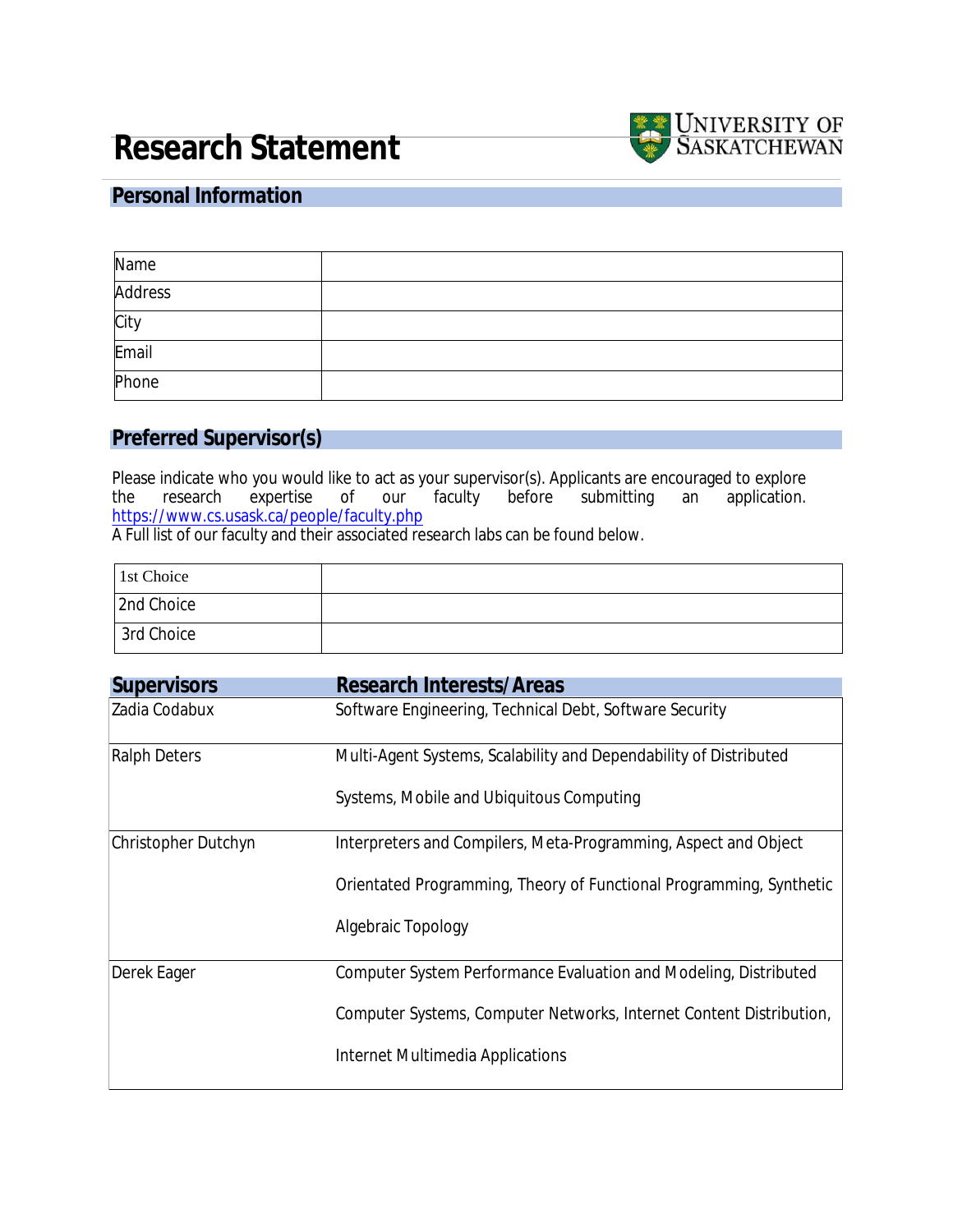| <b>Mark Eramian</b>       | <b>Image Processing, Computer Vision, Deep Learning</b>                                         |  |
|---------------------------|-------------------------------------------------------------------------------------------------|--|
| <b>Carl Gutwin</b>        | Human-Computer Interaction, Information Visualization, Computer-                                |  |
|                           | <b>Supported Cooperative Work</b>                                                               |  |
| <b>Michael Horsch</b>     | Artificial Intelligence, Reasoning Under Uncertainty, Constraint                                |  |
|                           | <b>Satisfaction, Machine Learning,</b>                                                          |  |
| Nadeem Jamali             | <b>Concurrency, Distributed Systems, Coordination</b>                                           |  |
| <b>Linling Jin</b>        | <b>Bioinformatics, Computational Genomics, Comparative Genomics,</b><br><b>Genome Evolution</b> |  |
| <b>Mark Keil</b>          | <b>Computational Geometry, Graph Algorithms</b>                                                 |  |
| <b>Madison Klarkowski</b> | Human Computer Interactions, Psychophysiology, Video Games, Player                              |  |
| <b>Anthony Kusalik</b>    | <b>Bioinformatics, Computational Biology, Machine Learning</b>                                  |  |
| <b>Matthew Links</b>      | Bioinformatics, Computational Biology, Genomics, Metagenomics,                                  |  |
|                           | <b>Microbiome</b>                                                                               |  |
| <b>Dwight Makaroff</b>    | Distributed Systems and Performance, Multicore Architectures and                                |  |
|                           | <b>Application Performance, Security and Intrusion Issues in Wireless</b>                       |  |
|                           | <b>Networks, Sensor Networks</b>                                                                |  |
| <b>Regan Mandryk</b>      | Human Computer Interaction, Video Games, Digital Biomarkers of                                  |  |
|                           | <b>Mental Health, Computer Supported Collaboration</b>                                          |  |
| Ian McQuillan             | Natural Computing, Bioinformatics, Theoretical Computer Science,                                |  |
|                           | <b>Computational Modelling</b>                                                                  |  |
| Debajyoti Mondal          | Large Network Visualization, Computational Geometry, Big Data                                   |  |
|                           | <b>Analytics, Algorithms and Complexity</b>                                                     |  |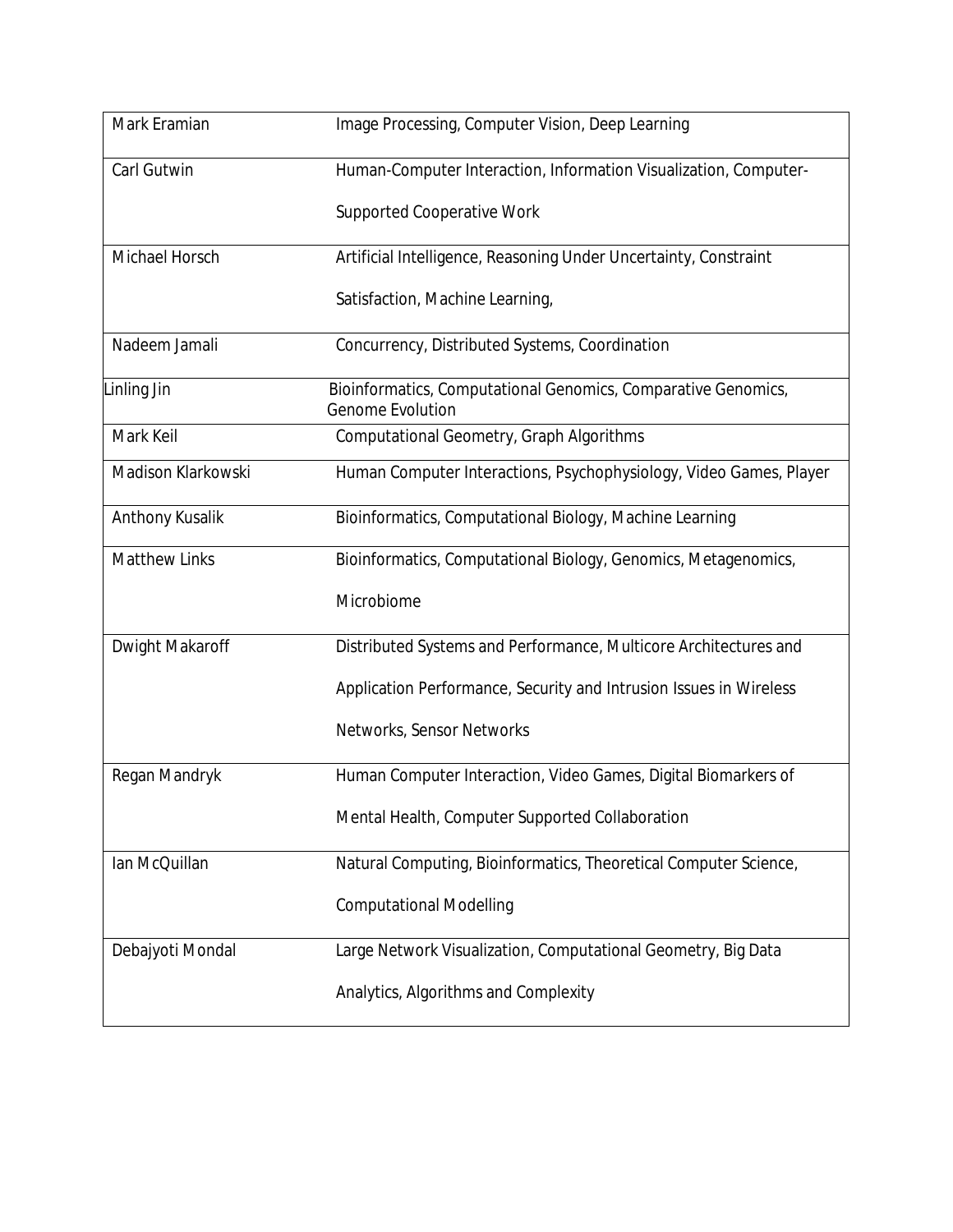| <b>Eric Neufeld</b>     | <b>Graphics, Uncertainty in Artificial Intelligence</b>                 |  |  |
|-------------------------|-------------------------------------------------------------------------|--|--|
| <b>Nathaniel Osgood</b> | Health Simulation, Machine Learning and Health, Novel Health            |  |  |
|                         | Simulation Programming Languages, Category Theory and Health,           |  |  |
|                         | <b>Health App Development</b>                                           |  |  |
| <b>Banani Roy</b>       | Interactive Software Engineering, Big Data Analytics, Reverse           |  |  |
|                         | <b>Engineering, Computer Supported Collaborative Work, Human-Driven</b> |  |  |
|                         | <b>Software Engineering for Scientific Research</b>                     |  |  |
| <b>Chanchal Roy</b>     | Software Engineering, Software Research, Software Maintenance and       |  |  |
|                         | <b>Evolution</b>                                                        |  |  |
| <b>Kevin Schneider</b>  | Software Research, Software Architecture and Design, Forward and        |  |  |
|                         | Reverse Engineering, Domain Specific Languages, Collaborative           |  |  |
|                         | <b>Software Teams</b>                                                   |  |  |
| <b>Raymond Spiteri</b>  | Numerical Analysis, Scientific computing, High-performance Computing,   |  |  |
|                         | <b>Simulation of Complex Systems, Optimization</b>                      |  |  |
| Natalia Stakhanova      | Software Security, Mobile Security, Block-Chain Security Technology,    |  |  |
|                         | <b>Cyber Security, Reverse Engineering,</b>                             |  |  |
| <b>Kevin Stanley</b>    | Fundamental Metrics of Spatial Temporal Behavior, Improved Ad-Hoc       |  |  |
|                         | Networks Based on Behavior Models, Health Applications of Human         |  |  |
|                         | Behavioral Models, Novel Input and Mechanic Modalities of Mobile        |  |  |
|                         | <b>Games</b>                                                            |  |  |
| <b>Ian Stavness</b>     | Biomedical Computation and Visualization, Mechanical Modelling,         |  |  |
|                         | Medical Image Processing, Computer Graphics, Physics-Based              |  |  |
|                         | <b>Animation, 3D Displays</b>                                           |  |  |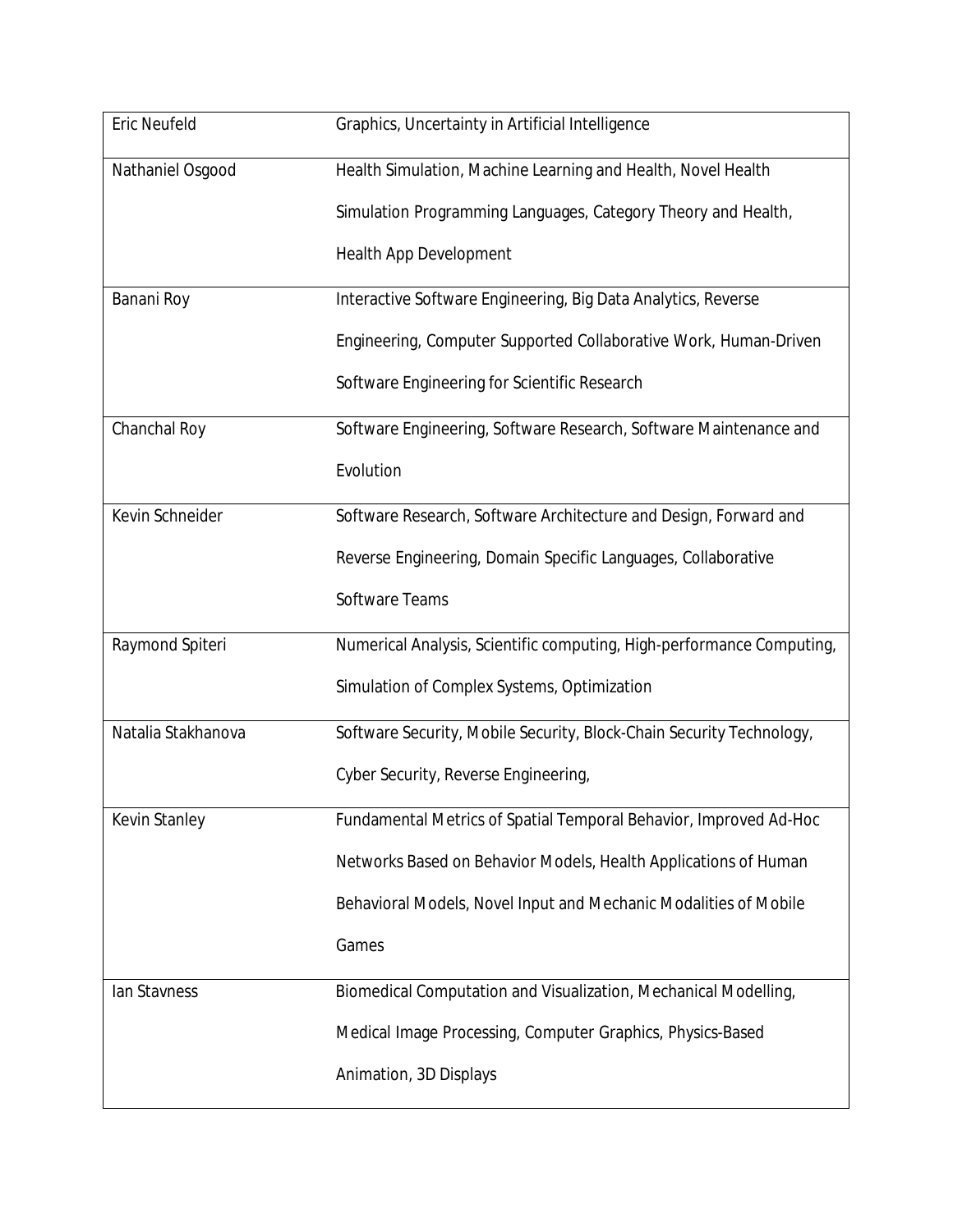| Trust and Privacy, Decentralized Social Architecture, Peer-to-Peer and |  |
|------------------------------------------------------------------------|--|
| Multi Agent Systems, Learning Communities, User Modeling, Interactive  |  |
| <b>Visualizations, Social Computing</b>                                |  |
|                                                                        |  |

### **Research Interests/Areas**

Please indicate what areas of research you are most interested in. Please select up to three areas of research that interest you from the research topics listed in the above table.

| 1st Choice |  |
|------------|--|
| 2nd Choice |  |
| 3rd Choice |  |

### **Degrees Currently Held**

| <b>Degree</b> | <b>University</b> | <b>Website</b> |
|---------------|-------------------|----------------|
|               |                   |                |
|               |                   |                |
|               |                   |                |

### **Degrees Currently Held**

| <b>Degree</b> | <b>University</b> | <b>Website</b> |
|---------------|-------------------|----------------|
|               |                   |                |
|               |                   |                |
|               |                   |                |

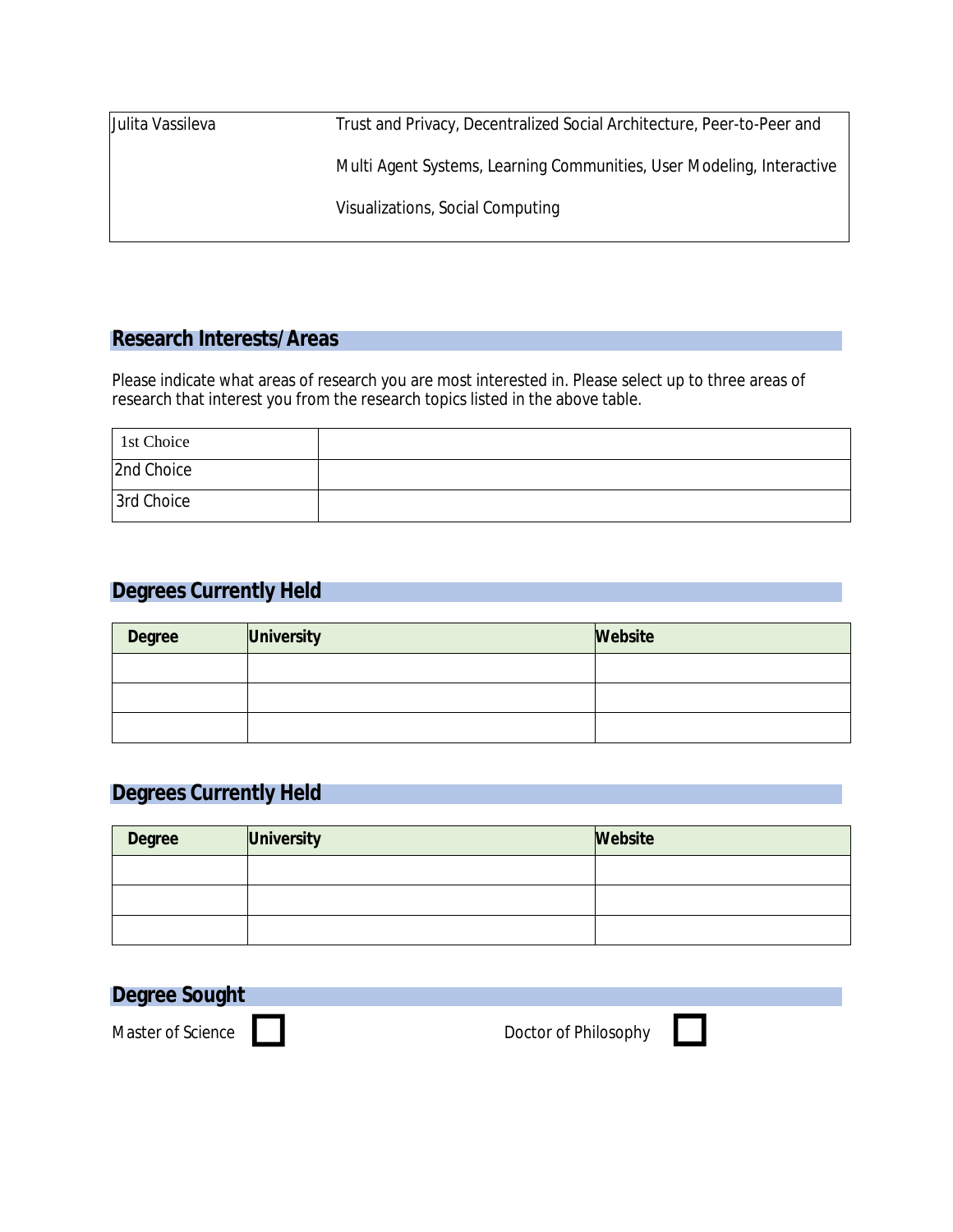## **Summary of Honours, Scholarships, Fellowships, and Awards**

Tell us about your rank in national exams, awards, etc. **DO NOT** send photocopies of your scholarship certificates.

### **Publications**

Tell us about your publications - papers submitted, published or accepted, technical reports, conference presentations, posters, etc.